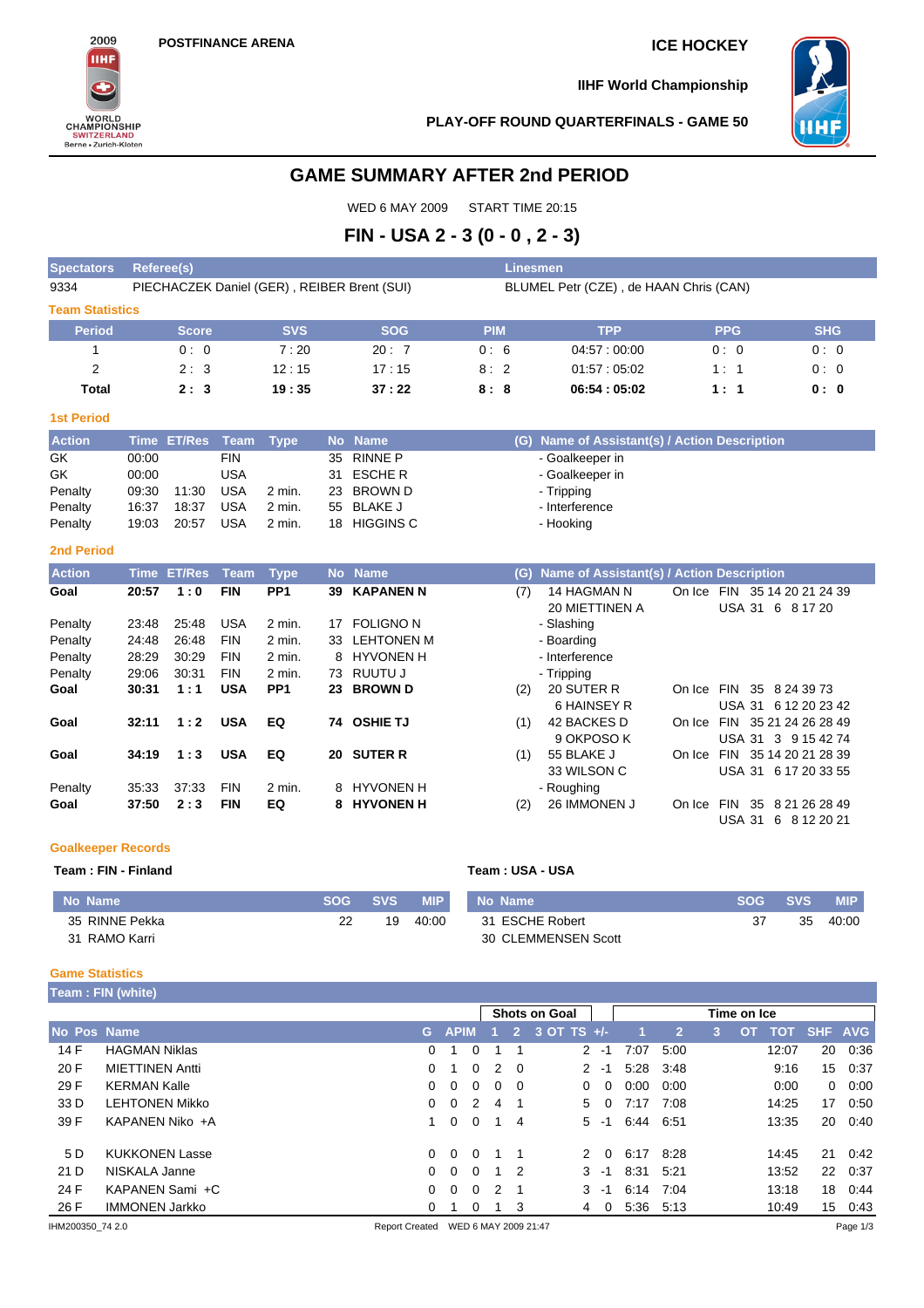**POSTFINANCE ARENA ICE HOCKEY**



## **IIHF World Championship**

\_\_\_\_\_\_\_



## **PLAY-OFF ROUND QUARTERFINALS - GAME 50**

|              |                           |                |                |                | Shots on Goal  |                |                      |                | Time on Ice |                |   |           |            |                 |            |
|--------------|---------------------------|----------------|----------------|----------------|----------------|----------------|----------------------|----------------|-------------|----------------|---|-----------|------------|-----------------|------------|
| No Pos Name  |                           | G.             | <b>APIM</b>    |                |                | $\overline{2}$ | $3$ OT TS $+/-$      |                |             | $\overline{2}$ | 3 | <b>OT</b> | <b>TOT</b> | <b>SHF</b>      | <b>AVG</b> |
| 49 F         | PIHLMAN Tuomas            | $\Omega$       | $\overline{0}$ | $\mathbf 0$    | -1             | $\Omega$       | $\mathbf{1}$         | $\overline{0}$ | 5:43        | 5:12           |   |           | 10:55      | 14              | 0:46       |
| 6 D          | <b>JAAKOLA Topi</b>       | $\Omega$       | $\Omega$       | $\Omega$       | $\Omega$       | - 1            | 1                    | $\mathbf{0}$   | 3:52        | 6:41           |   |           | 10:33      | 15              | 0.42       |
| 8 F          | <b>HYVONEN Hannes</b>     |                | $\Omega$       | 4              | 1              | -1             |                      | $2 + 1$        | 6:09        | 3:54           |   |           | 10:03      | 12 <sup>2</sup> | 0:50       |
| 28 D         | <b>SALMELA Anssi</b>      | $\Omega$       | $\Omega$       | $\Omega$       |                | $\Omega$       | 1.                   | $-1$           | 6:33        | 5:15           |   |           | 11:48      | 20              | 0:35       |
| 37 F         | <b>PYORALA Mika</b>       | $\Omega$       | 0              | 0              | 0              | -2             | $\mathbf{2}^{\circ}$ | 0              | 4:51        | 5:08           |   |           | 9:59       | 14              | 0.42       |
| 51 F         | <b>HYTONEN Juha-Pekka</b> | $\Omega$       | 0              | $\mathbf{0}$   | $\mathbf{0}$   | - 0            | 0                    | 0              | 3:27        | 5:05           |   |           | 8:32       | 13              | 0:39       |
| 22 F         | <b>SANTALA Tommi</b>      | $\Omega$       | $\overline{0}$ | $\mathbf 0$    | -1             | $\overline{0}$ | 1                    | $\mathbf{0}$   | 4:13        | 2:59           |   |           | 7:12       | 12 <sup>°</sup> | 0:36       |
| 41 F         | <b>KOMAROV Leo</b>        | $\Omega$       | $\Omega$       | $\Omega$       | 3              | $\Omega$       | 3                    | $\overline{0}$ | 2:53        | 1:23           |   |           | 4:16       | $7^{\circ}$     | 0:36       |
| 44 D         | NIINIMAA Janne            | $\Omega$       | $\mathbf{0}$   | $\mathbf{0}$   | $\mathbf{0}$   | $\overline{0}$ | $\mathbf{0}$         | 0              | 4:20        | 5:53           |   |           | 10:13      | 14              | 0.43       |
| 73 F         | RUUTU Jarkko +A           | $\Omega$       | $\overline{0}$ | 2              | $\mathbf 0$    | $\overline{0}$ | $\mathbf{0}$         | $\mathbf 0$    | 4:15        | 3:35           |   |           | 7:50       | 10              | 0:47       |
| 82 F         | VAHALAHTI Ville           | $\Omega$       | $\overline{0}$ | $\overline{0}$ | $\overline{0}$ | - 0            | $\mathbf{0}$         | $\mathbf{0}$   | 0:00        | 0:00           |   |           | 0:00       | $\Omega$        | 0:00       |
| 31 GK        | <b>RAMO Karri</b>         | $\Omega$       | $\Omega$       | $\Omega$       | $\mathbf{0}$   | $\overline{0}$ | 0                    |                |             |                |   |           |            |                 |            |
| 35 GK        | <b>RINNE Pekka</b>        | 0              | $\Omega$       | $\Omega$       | $\Omega$       | - 0            | 0                    |                |             |                |   |           |            |                 |            |
| <b>Total</b> |                           | $\overline{2}$ | 3              | 8              | 20 17          |                | 37                   |                |             |                |   |           |            |                 |            |

## **Head Coach :** JALONEN Jukka

|                 | Team: USA (blue)           |              |             |                |                |                |                      |         |             |                |   |  |        |            |            |
|-----------------|----------------------------|--------------|-------------|----------------|----------------|----------------|----------------------|---------|-------------|----------------|---|--|--------|------------|------------|
|                 |                            |              |             |                |                |                | <b>Shots on Goal</b> |         | Time on Ice |                |   |  |        |            |            |
| No Pos Name     |                            | G            | <b>APIM</b> |                |                | $\overline{2}$ | 3 OT TS +/-          |         | 1           | $\overline{2}$ | 3 |  | OT TOT | <b>SHF</b> | <b>AVG</b> |
| 6 D             | HAINSEY Ron +A             | 0            | 1           | 0              | 0              | $\mathbf 1$    | 1                    | 0       | 8:05        | 7:54           |   |  | 15:59  | 24         | 0:39       |
| 20 D            | SUTER Ryan                 | 1            | 1           | 0              | $\mathbf 0$    | $\mathbf 1$    | 1                    | 0       | 8:46        | 8:45           |   |  | 17:31  | 27         | 0:38       |
| 23 F            | BROWN Dustin +C            | 1            | 0           | $\overline{2}$ | 1              | -1             | 2                    | 0       | 3:55        | 6:32           |   |  | 10:27  | 18         | 0:34       |
| 42 F            | <b>BACKES David</b>        | 0            | 1           | 0              | $\mathbf 0$    | $\Omega$       | $0 + 1$              |         | 4:56        | 6:19           |   |  | 11:15  | 19         | 0:35       |
| 55 F            | BLAKE Jason +A             | 0            | 1           | 2              | 1              | $\Omega$       |                      | $1 + 1$ | 5:24        | 3:01           |   |  | 8:25   | 14         | 0:36       |
| 3 D             | <b>JOHNSON Jack</b>        | 0            | 0           | 0              | 0              | $\overline{1}$ |                      | $1 + 1$ | 6:13        | 8:54           |   |  | 15:07  | 23         | 0:39       |
| 9F              | OKPOSO Kyle                | 0            | 1           | 0              | 0              | 0              | $0 + 1$              |         | 4:56        | 4:12           |   |  | 9:08   | 10         | 0:54       |
| 12F             | O SULLIVAN Patrick         | 0            | 0           | 0              | $\mathbf 0$    | $\overline{1}$ | 1                    | $-1$    | 5:03        | 5:11           |   |  | 10:14  | 15         | 0:40       |
| 15 <sub>D</sub> | <b>LILES John Michael</b>  | 0            | 0           | $\mathbf 0$    | 1              | $\Omega$       | $1 + 1$              |         | 5:28        | 7:47           |   |  | 13:15  | 20         | 0:39       |
| 74 F            | OSHIE TJ                   | $\mathbf{1}$ | $\mathbf 0$ | 0              | 1              | 2              | $3 + 1$              |         | 2:39        | 4:40           |   |  | 7:19   | 10         | 0:43       |
| 2 D             | <b>BALLARD Keith</b>       | 0            | 0           | 0              | 1              | $\overline{2}$ | 3                    | 0       | 4:12        | 5:13           |   |  | 9:25   | 15         | 0:37       |
| 5 D             | <b>NISKANEN Matt</b>       | 0            | 0           | 0              | 0              | $\overline{2}$ | 2                    | 0       | 5:26        | 4:09           |   |  | 9:35   | 16         | 0:35       |
| 8F              | PAVELSKI Joe               | 0            | 0           | 0              | $\Omega$       | 2              | 2                    | $-1$    | 6:15        | 8:04           |   |  | 14:19  | 19         | 0:45       |
| 18 F            | <b>HIGGINS Christopher</b> | 0            | $\mathbf 0$ | $\overline{2}$ | 0              | $\mathbf 1$    | 1                    | 0       | 4:39        | 4:58           |   |  | 9:37   | 14         | 0:41       |
| 26 F            | <b>SHANNON Ryan</b>        | 0            | 0           | 0              | 1              | $\overline{1}$ | 2                    | 0       | 4:01        | 5:12           |   |  | 9:13   | 14         | 0:39       |
| 4 D             | <b>BOGOSIAN Zach</b>       | 0            | 0           | 0              | 0              | $\Omega$       | 0                    | 0       | 1:08        | 0:00           |   |  | 1:08   | 1          | 1:08       |
| 17F             | <b>FOLIGNO Nick</b>        | 0            | 0           | 2              | 0              | $\Omega$       | $0 + 1$              |         | 5:15        | 4:15           |   |  | 9:30   | 12         | 0:47       |
| 21 F            | <b>STAFFORD Drew</b>       | 0            | 0           | 0              | 0              | $\Omega$       | 0                    | $-1$    | 3:08        | 2:25           |   |  | 5:33   | 9          | 0:37       |
| 22 F            | <b>STEMPNIAK Lee</b>       | 0            | 0           | 0              | 0              | $\mathbf 0$    | 0                    | 0       | 1:01        | 0:43           |   |  | 1.44   | 3          | 0:34       |
| 33 F            | <b>WILSON Colin</b>        | 0            | 1           | 0              | 1              | $\mathbf 0$    |                      | $1 + 1$ | 4:01        | 2:28           |   |  | 6:29   | 9          | 0:43       |
| 30 GK           | <b>CLEMMENSEN Scott</b>    | 0            | 0           | 0              | 0              | $\mathbf 0$    | 0                    |         |             |                |   |  |        |            |            |
| 31 GK           | <b>ESCHE Robert</b>        | 0            | 0           | 0              | 0              | $\Omega$       | 0                    |         |             |                |   |  |        |            |            |
| <b>Total</b>    |                            | 3            | 6           | 8              | $\overline{7}$ | 15             | 22                   |         |             |                |   |  |        |            |            |

**Head Coach :** WILSON Ron